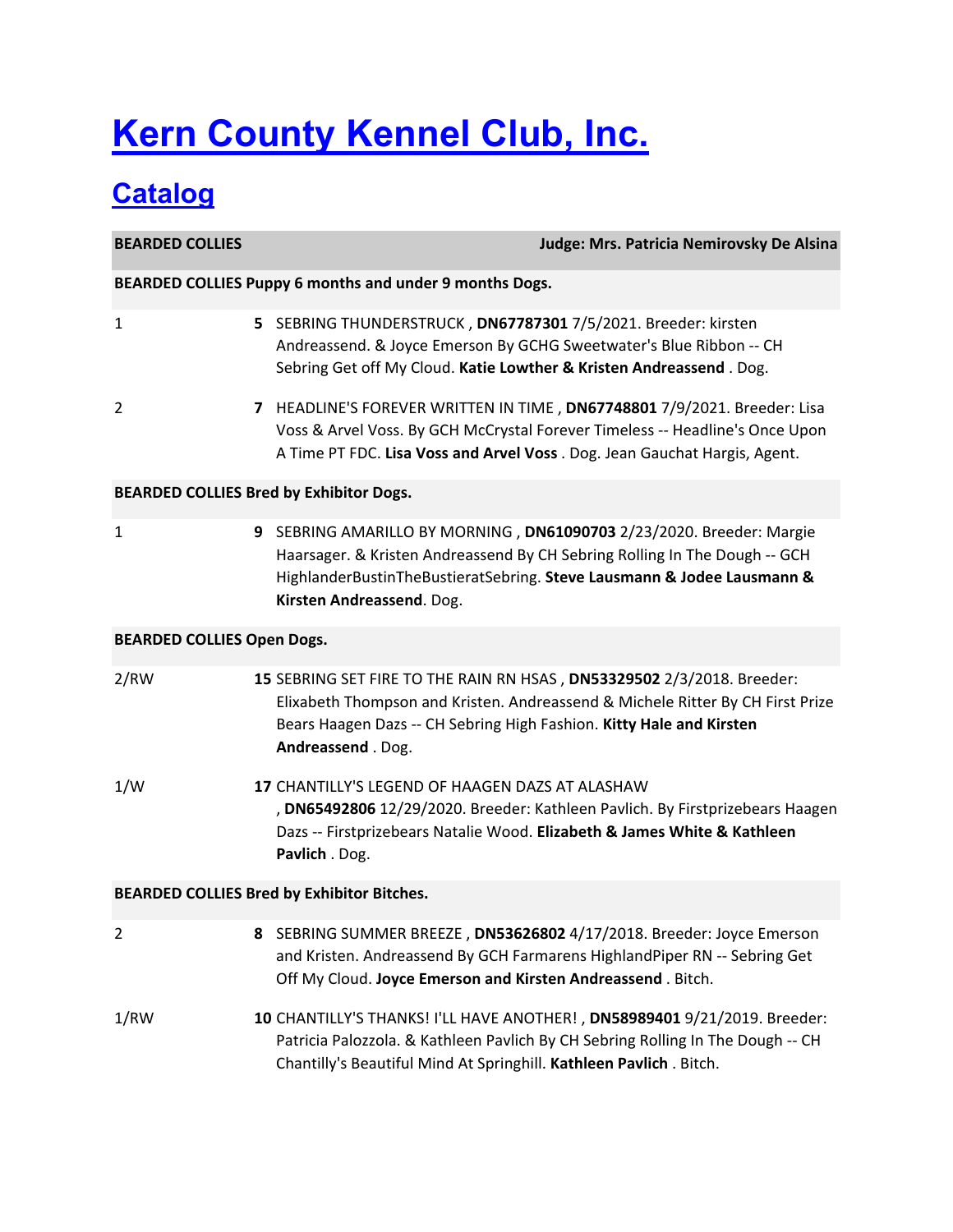### **BEARDED COLLIES Open Bitches.**

|        | 14 HEADLINE'S ONCE UPON A TIME PT FDC, DN49332601 4/17/2017. Breeder: Lisa<br>Voss & Suzanne L Beddoe. By GCH Pentangle's Up Up And Away To Headlines --<br>GCH MACH Headline's Upcoming News. Lisa Voss and Arvel Voss. Bitch. Jean<br>Hargis, Agent.                                                       |
|--------|--------------------------------------------------------------------------------------------------------------------------------------------------------------------------------------------------------------------------------------------------------------------------------------------------------------|
| 3      | 16 SEBRING'S DRIVING MISS CHANTILLY, DN58036501 5/22/2019. Breeder:<br>Kathleen Pavlich. By CH Sebring Spare No Expense -- Firstprizebears Natalie<br>Wood. Kristen Andreassend and Katie Lowther & Kimberly Nicholson &<br>Kathleen Pavlich. Bitch.                                                         |
| 2      | 18 CENTENNIAL EFFERVESCENCE HT FDC CGC TKN, DN58239003 6/3/2019.<br>Breeder: Meaghan Edwards. and Kirsten Andreassend By GCH Spindrift Bend It<br>Like Beckham RN PT MXB MXJ T2 -- CH Centennial Ultraviolet PT CGCA CGCU<br>TKN. Meaghan Edwards And Kirsten Andreassend. Bitch. Stephanie House,<br>Agent. |
|        | 22 MCCRYSTAL BLACK SWAN CGCA CGCU, DN58455608 5/27/2019. Breeder:<br>Kristen Webb. By GCHB Spindrift Bend It Like Beckham RN PT MX MXB MXJ MJB<br>MXF T2B2 -- GCHB Sengalas Amelia Mccrystal PT. Patrick Cahill and Sherrie and<br>Garry Bie . Bitch.                                                        |
| 1/W/BW | 24 MCCRYSTAL LIGHTNING THIEF, DN58455601 5/27/2019. Breeder: Kristen<br>Webb. By GCHB Spindrift Bend It Like Beckham RN PT MX MXB MXJ MJB MXF<br>T2B2 -- GCHB Senglas Amelia McCrystal PT. Kristen Webb. Bitch.                                                                                              |
| 2      | 28 FIRSTPRIZEBEARS RIVERBEND MEADOW, DN56888201 8/6/2018. Breeder: Paul<br>Roeland. By Larkangen's At Firstice Bears -- First Prize Bears Liz Taylor. Elizabeth<br>& James White, Bitch.                                                                                                                     |
|        | BEARDED COLLIES Non-Reg Eligible BOB/BOV Veteran Bitches.                                                                                                                                                                                                                                                    |
|        | 1/B/BOBOH/OHG3 30 GCHS LARKANGEN'S AMERICAN TRENDY GIRL CGCU, TKN FDC NAJ NAP<br>, DN31297401 4/21/2011. Breeder: Anne-Marie Ohqvist. and Jenny Ohqvist By<br>Goonie's Highlander Lad -- Larkangen's Trendy Miss Wendy. Patricia L. Cahill<br>and Patrick Cahill . Bitch.                                    |

### **BEARDED COLLIES Best‐of‐Breed/Variety**

OS **23** GCH MCCRYSTAL FOREVER TIMELESS , **DN47768201** 10/23/2016. Breeder: Kristen Webb. By GCH Tolkien Mister Brownlock ‐‐ GCH Sengalas Amelia McCrystal. **Kristen Webb** . Dog.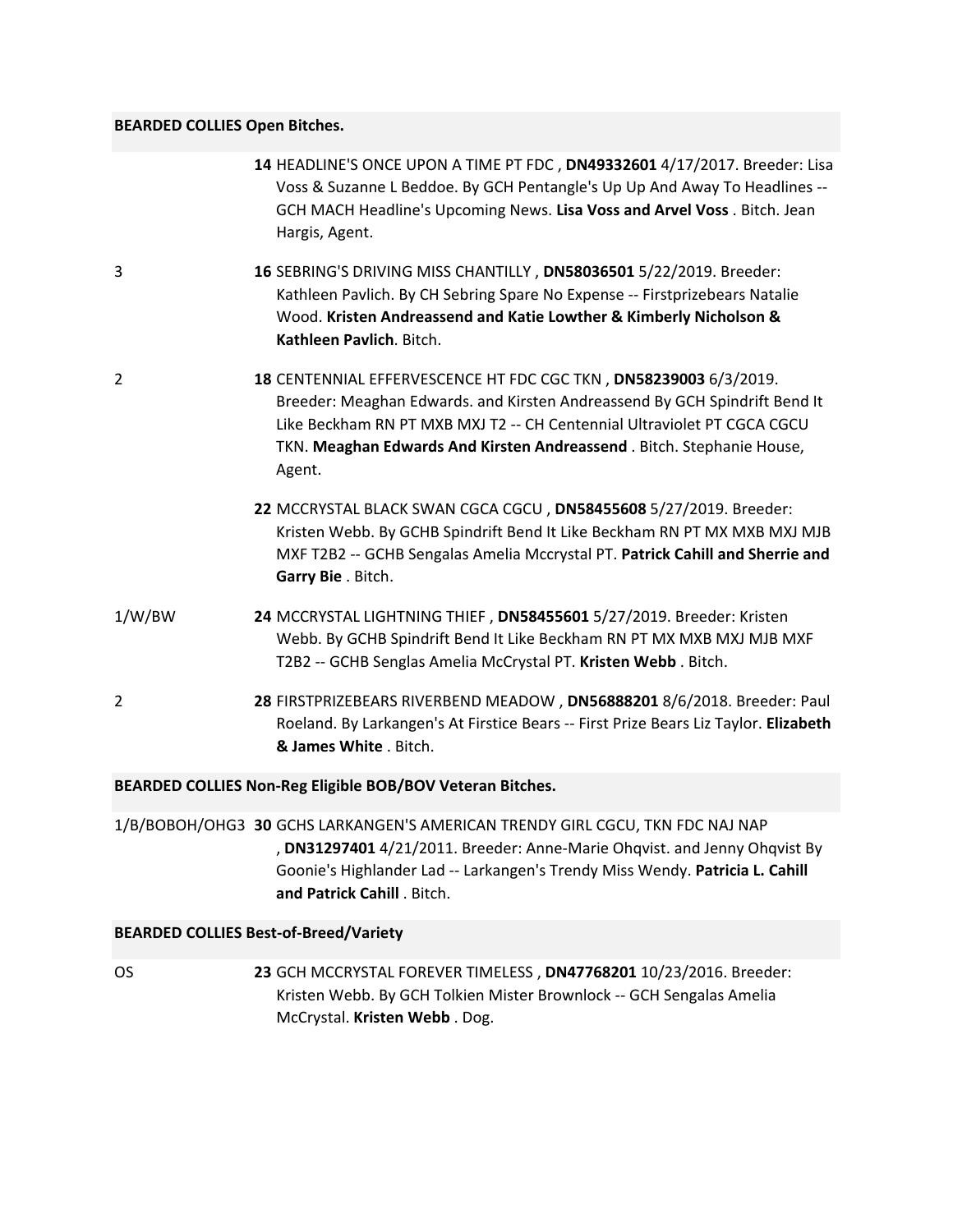**25** SEBRING I'M YOUR SOUL MAN , **DN52956301** 1/28/2018. Breeder: Owners. By CH Sebring Rollin In The Dough ‐‐ Sebring Reflections. **Kirsten Andreassend and Margie Haarsager** . Dog.

A

SEL

**32** GCH STARLIGHT DREAM MISSION CGC FDC NF CGCA CGCU , **DN49119101** 1/13/2017. Breeder: Patricia L Rusko. By CH Alistar's Uppercut ‐‐ GCHS Larkangen's American Trendy Girl. **Patricia L. Cahill and Patrick Cahill** . Bitch.

**36** GCH AELLEN‐DUNHILL TIL THERE WAS YOU HT FDC , **DN56242601** 12/16/2018. Breeder: Ruth E Colavecchio. and Jean Gauchat‐Hargis By GCHP Dunhill Steeler Nation ‐‐ CH Aellen Cara Mia HSAs. **Ruth Colavecchio and Ray Harrington & Sandra Remell**. Bitch. Jean Gauchat Hargis, Agent.

> **38** CH MCCRYSTAL EVERBLAZE RN THDN PT HT FDC CGCA TKN CGCU , **DN58455605** 5/27/2019. Breeder: Kristen Webb. By GCHB Spindrift Bend It Like Beckham RN PT MX MXB MXJ MJB MXF T2B2 ‐‐ GCH Sengalas Amelia McCrystal PT. **Rhonda Hardy and Kristen Webb** . Bitch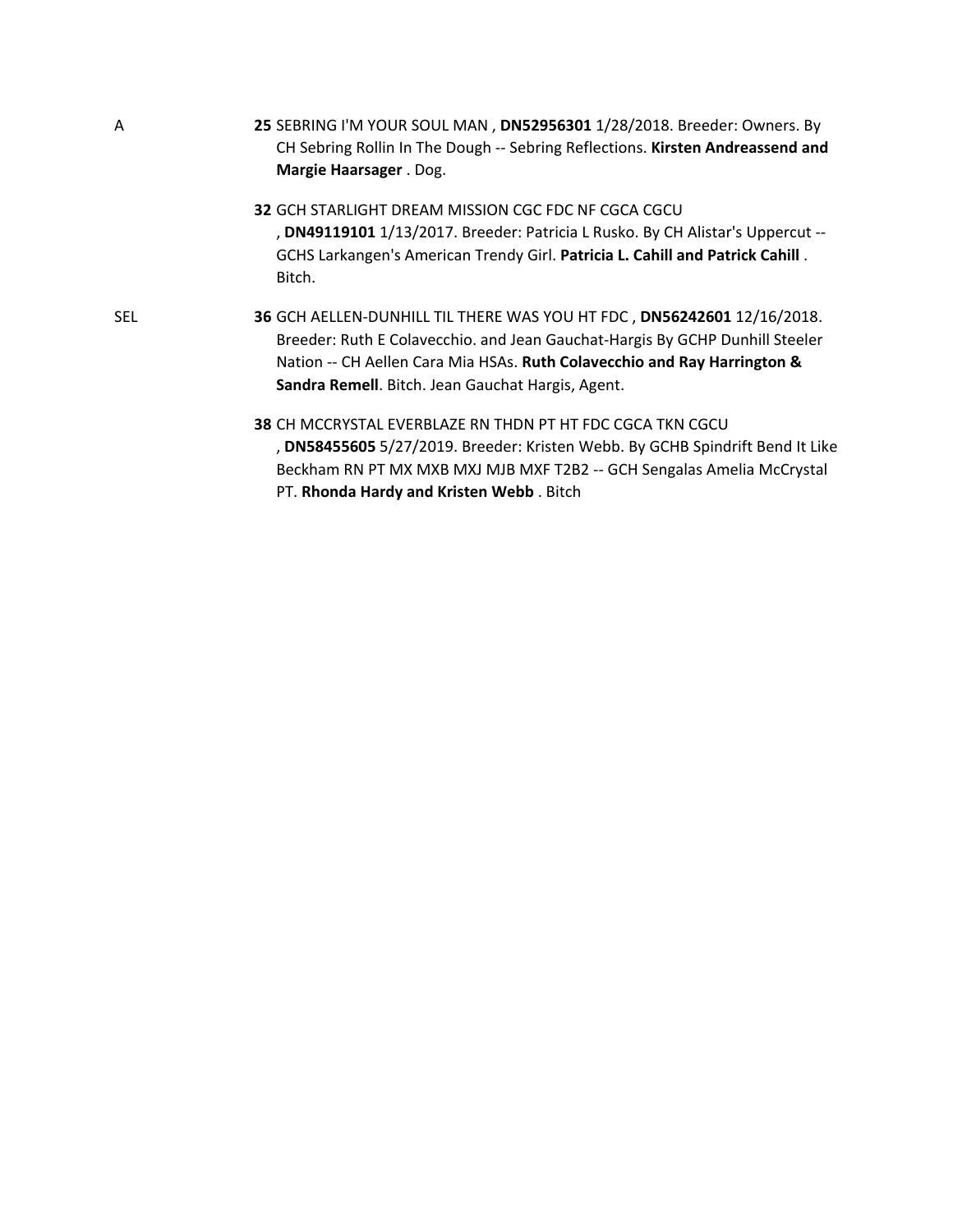# **San Luis Obispo Kennel Club**

## **Catalog**

**BEARDED COLLIES Judge: Ms. Shelley S. Hennessy BEARDED COLLIES Puppy 6 months and under 9 months Dogs.** 1/RW **5** SEBRING THUNDERSTRUCK , **DN67787301** 7/5/2021. Breeder: kirsten Andreassend. & Joyce Emerson By GCHG Sweetwater's Blue Ribbon ‐‐ CH Sebring Get off My Cloud. **Katie Lowther & Kristen Andreassend** . Dog. 2 **7** HEADLINE'S FOREVER WRITTEN IN TIME , **DN67748801** 7/9/2021. Breeder: Lisa Voss & Arvel Voss. By GCH McCrystal Forever Timeless ‐‐ Headline's Once Upon A Time PT FDC. **Lisa Voss and Arvel Voss** . Dog. Jean Gauchat Hargis, Agent. **BEARDED COLLIES Bred by Exhibitor Dogs.** 2 **9** SEBRING AMARILLO BY MORNING , **DN61090703** 2/23/2020. Breeder: Margie Haarsager. & Kristen Andreassend By CH Sebring Rolling In The Dough ‐‐ GCH HighlanderBustinTheBustieratSebring. **Steve Lausmann & Jodee Lausmann & Kirsten Andreassend**. Dog. 1/W/BW **11** HARVEST SPECIAL TREAT , **DN50649201** 7/11/2017. Breeder: Brenda M Cox & Michele Ritter. By GCH Britannia For Pete's Sake ‐‐ CH Britannia Peach Parfait. **Brenda M Cox** . Dog. **BEARDED COLLIES Open Dogs.** 1 **15** SEBRING SET FIRE TO THE RAIN RN HSAS , **DN53329502** 2/3/2018. Breeder: Elixabeth Thompson and Kristen. Andreassend & Michele Ritter By CH First Prize Bears Haagen Dazs ‐‐ CH Sebring High Fashion. **Kitty Hale and Kirsten Andreassend** . Dog. 2 **17** CHANTILLY'S LEGEND OF HAAGEN DAZS AT ALASHAW , **DN65492806** 12/29/2020. Breeder: Kathleen Pavlich. By Firstprizebears Haagen Dazs ‐‐ Firstprizebears Natalie Wood. **Elizabeth & James White & Kathleen Pavlich** . Dog. **BEARDED COLLIES Puppy 9 months and under 12 months Bitches.** 1 **6** BODACIOUS DREAMZ DO COME TRUE! TKN VHMA VHMP VSWB , **DN67892201** 5/7/2021. Breeder: Susann Brody & Sarah Brody. By GCH Aellen Zing! Went the Strings Of My Heart ‐‐ Dreamchaser Elegant Emerald CGCA TKA VHMA. **Susann Brody and Sarah Brody** . Bitch.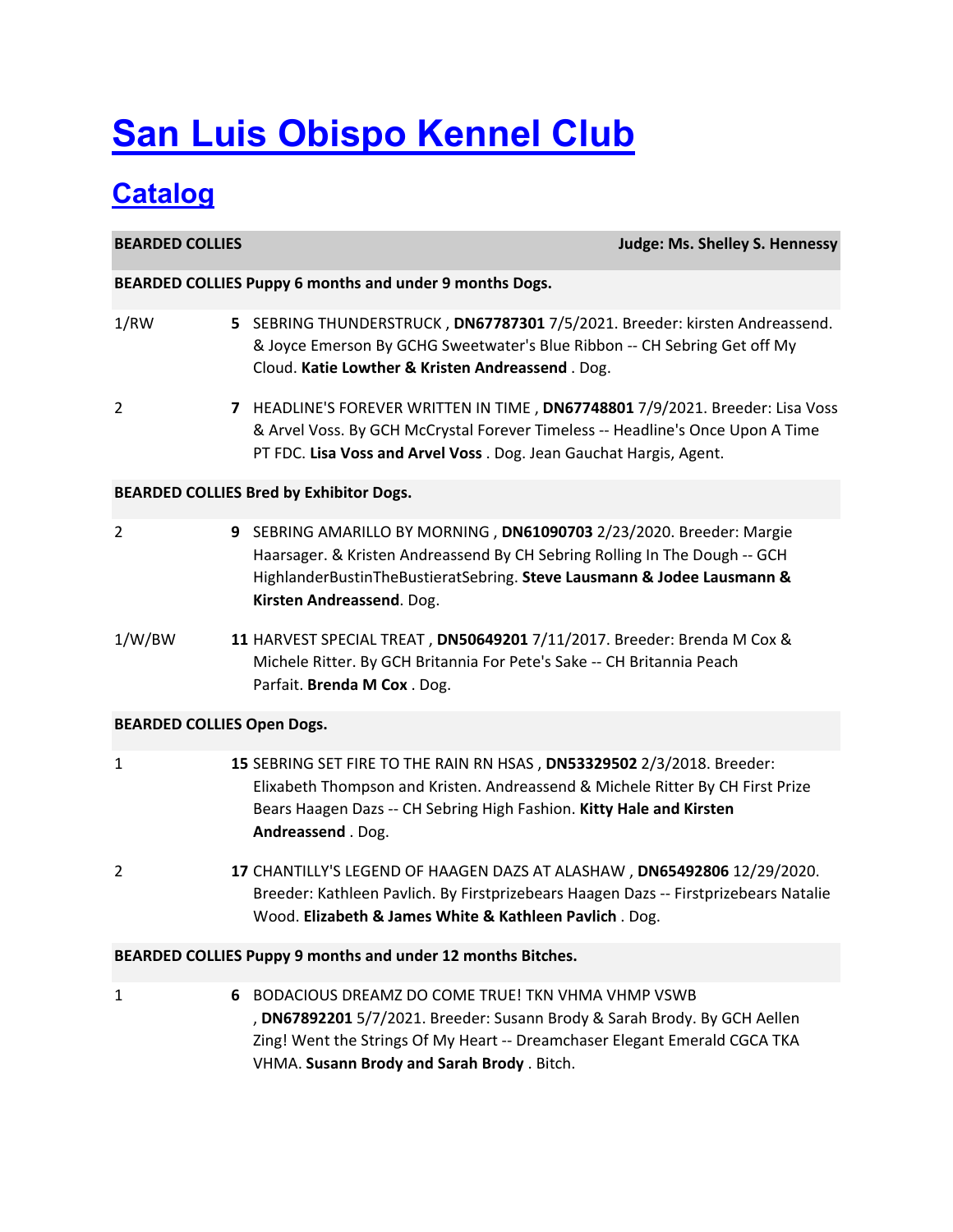### **BEARDED COLLIES Bred by Exhibitor Bitches.**

| $\mathbf{1}$ | 8 SEBRING SUMMER BREEZE, DN53626802 4/17/2018. Breeder: Joyce Emerson and<br>Kristen. Andreassend By GCH Farmarens HighlandPiper RN -- Sebring Get Off My<br>Cloud. Joyce Emerson and Kirsten Andreassend. Bitch.                                                                                          |
|--------------|------------------------------------------------------------------------------------------------------------------------------------------------------------------------------------------------------------------------------------------------------------------------------------------------------------|
| 2            | 10 CHANTILLY'S THANKS! I'LL HAVE ANOTHER!, DN58989401 9/21/2019. Breeder:<br>Patricia Palozzola. & Kathleen Pavlich By CH Sebring Rolling In The Dough -- CH<br>Chantilly's Beautiful Mind At Springhill. Kathleen Pavlich. Bitch.                                                                         |
|              | <b>BEARDED COLLIES Open Bitches.</b>                                                                                                                                                                                                                                                                       |
|              | 14 HEADLINE'S ONCE UPON A TIME PT FDC, DN49332601 4/17/2017. Breeder: Lisa<br>Voss & Suzanne L Beddoe. By GCH Pentangle's Up Up And Away To Headlines --<br>GCH MACH Headline's Upcoming News. Lisa Voss and Arvel Voss . Bitch. Jean<br>Hargis, Agent.                                                    |
| 1/W          | 16 SEBRING'S DRIVING MISS CHANTILLY, DN58036501 5/22/2019. Breeder: Kathleen<br>Pavlich. By CH Sebring Spare No Expense -- Firstprizebears Natalie Wood. Kristen<br>Andreassend and Katie Lowther & Kimberly Nicholson & Kathleen Pavlich. Bitch.                                                          |
| 4            | 18 CENTENNIAL EFFERVESCENCE HT FDC CGC TKN, DN58239003 6/3/2019. Breeder:<br>Meaghan Edwards. and Kirsten Andreassend By GCH Spindrift Bend It Like Beckham<br>RN PT MXB MXJ T2 -- CH Centennial Ultraviolet PT CGCA CGCU TKN. Meaghan<br>Edwards And Kirsten Andreassend . Bitch. Stephanie House, Agent. |
|              | 20 SEBRING CAROLINA ON MY MIND, DN56594603 1/24/2019. Breeder: Margie<br>Haarsager & Kirsten Andrea. and Beth Tilson By Sebring Spare No Expense -- GCH<br>Highlanderbustinthebusteratsebring. Rachel Berryman. Bitch.                                                                                     |
| 3            | 22 MCCRYSTAL BLACK SWAN CGCA CGCU, DN58455608 5/27/2019. Breeder: Kristen<br>Webb. By GCHB Spindrift Bend It Like Beckham RN PT MX MXB MXJ MJB MXF T2B2<br>-- GCHB Sengalas Amelia Mccrystal PT. Patrick Cahill and Sherrie and Garry Bie.<br>Bitch.                                                       |
|              | 26 DREAMCHASER ELEGANT EMERALD CGCA TKA VHMA, DN56411603 6/30/2018.<br>Breeder: Debra Quadland & Thomas Dixon. and Graeme Burdon By MBIS Ops I Did<br>It Again Del Cuore Impavido -- Am Can CH Dreamchaser Strathearn Legacy. Susann<br>Brody and Sarah Brody . Bitch.                                     |
| 2/RW         | 28 FIRSTPRIZEBEARS RIVERBEND MEADOW, DN56888201 8/6/2018. Breeder: Paul<br>Roeland. By Larkangen's At Firstice Bears -- First Prize Bears Liz Taylor. Elizabeth &<br>James White . Bitch.                                                                                                                  |

**BEARDED COLLIES Non‐Reg Eligible BOB/BOV Veteran Bitches.**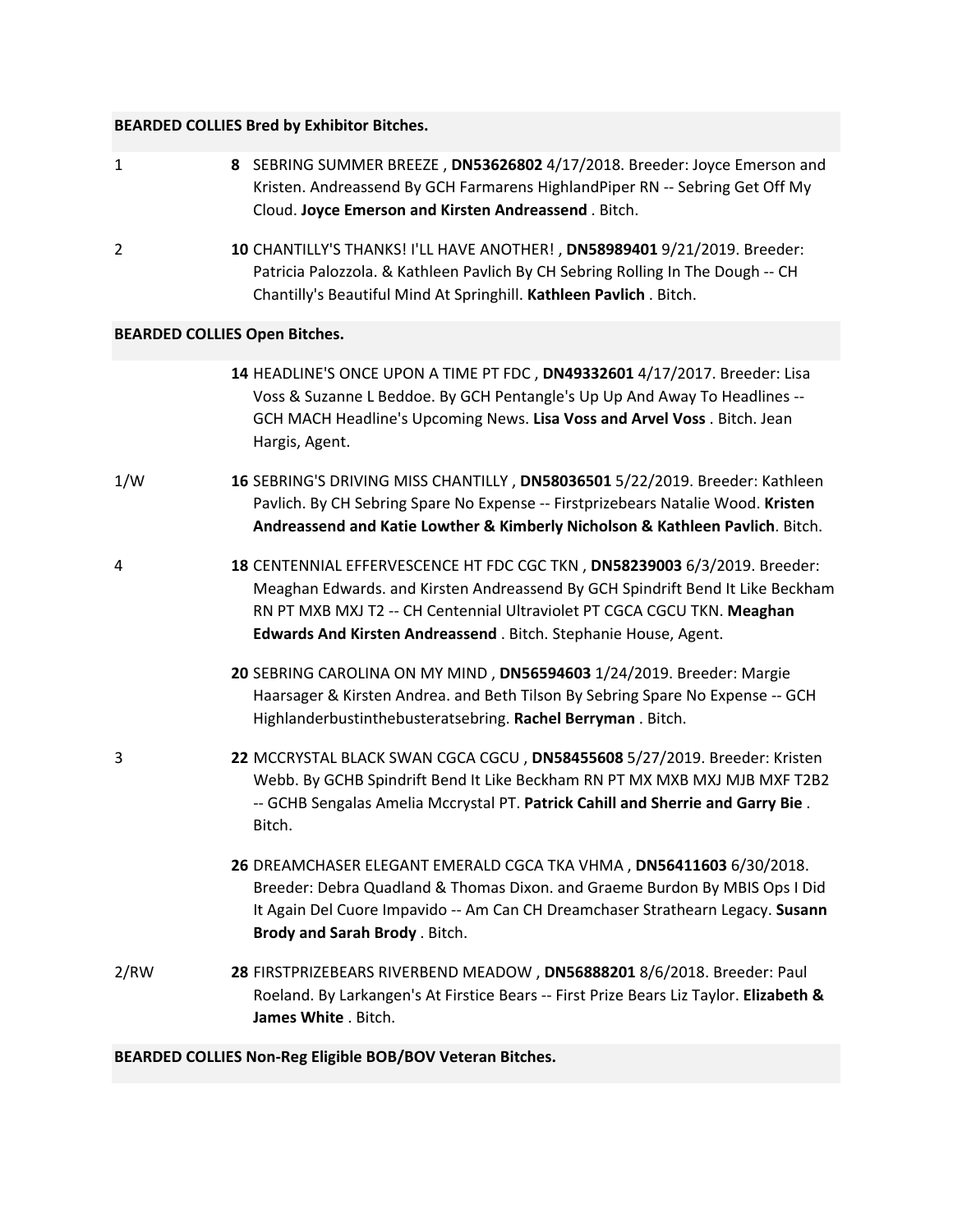1/BOBOH/SEL **30** GCHS LARKANGEN'S AMERICAN TRENDY GIRL CGCU, TKN FDC NAJ NAP , **DN31297401** 4/21/2011. Breeder: Anne‐Marie Ohqvist. and Jenny Ohqvist By Goonie's Highlander Lad ‐‐ Larkangen's Trendy Miss Wendy. **Patricia L. Cahill and Patrick Cahill** . Bitch.

### **BEARDED COLLIES Best‐of‐Breed/Variety**

| SEL | 21 CH SEBRING ROLLIN IN THE DOUGH, DN43126802 2/11/2015. Breeder: Kirsten<br>Andreassend, Michele. Ritter and Margie Haarsager By Bendale Special Times --<br>GCH Brittannia Knock Your Spots Off RA. Kirsten Andreassend and Margie<br>Haarsager . Dog.                                |
|-----|-----------------------------------------------------------------------------------------------------------------------------------------------------------------------------------------------------------------------------------------------------------------------------------------|
| SEL | 23 GCH MCCRYSTAL FOREVER TIMELESS, DN47768201 10/23/2016. Breeder: Kristen<br>Webb. By GCH Tolkien Mister Brownlock -- GCH Sengalas Amelia McCrystal. Kristen<br>Webb. Dog.                                                                                                             |
|     | 24 MCCRYSTAL LIGHTNING THIEF, DN58455601 5/27/2019. Breeder: Kristen Webb. By<br>GCHB Spindrift Bend It Like Beckham RN PT MX MXB MXJ MJB MXF T2B2 -- GCHB<br>Senglas Amelia McCrystal PT. Kristen Webb. Bitch.                                                                         |
|     | 32 GCH STARLIGHT DREAM MISSION CGC FDC NF CGCA CGCU<br>, DN49119101 1/13/2017. Breeder: Patricia L Rusko. By CH Alistar's Uppercut --<br>GCHS Larkangen's American Trendy Girl. Patricia L. Cahill and Patrick Cahill. Bitch.                                                           |
|     | <b>34 CH SEBRING SECOND TO NONE AT SPRINGHILL HT CGC TKN</b><br>, DN42176402 1/13/2015. Breeder: Mary Parker & Chris Parker. & Kirsten<br>Andreassend By CH Sebring's Four On The Flour -- CH Britannia Sebring Nip Nip<br>Hooray. Patricia Palozzola & Kristen Andreassend. Bitch.     |
| OS  | 36 GCH AELLEN-DUNHILL TIL THERE WAS YOU HT FDC, DN56242601 12/16/2018.<br>Breeder: Ruth E Colavecchio. and Jean Gauchat-Hargis By GCHP Dunhill Steeler<br>Nation -- CH Aellen Cara Mia HSAs. Ruth Colavecchio and Ray Harrington & Sandra<br>Remell. Bitch. Jean Gauchat Hargis, Agent. |
| SEL | 38 CH MCCRYSTAL EVERBLAZE RN THDN PT HT FDC CGCA TKN CGCU<br>, DN58455605 5/27/2019. Breeder: Kristen Webb. By GCHB Spindrift Bend It Like<br>Beckham RN PT MX MXB MXJ MJB MXF T2B2 -- GCH Sengalas Amelia McCrystal<br>PT. Rhonda Hardy and Kristen Webb. Bitch.                       |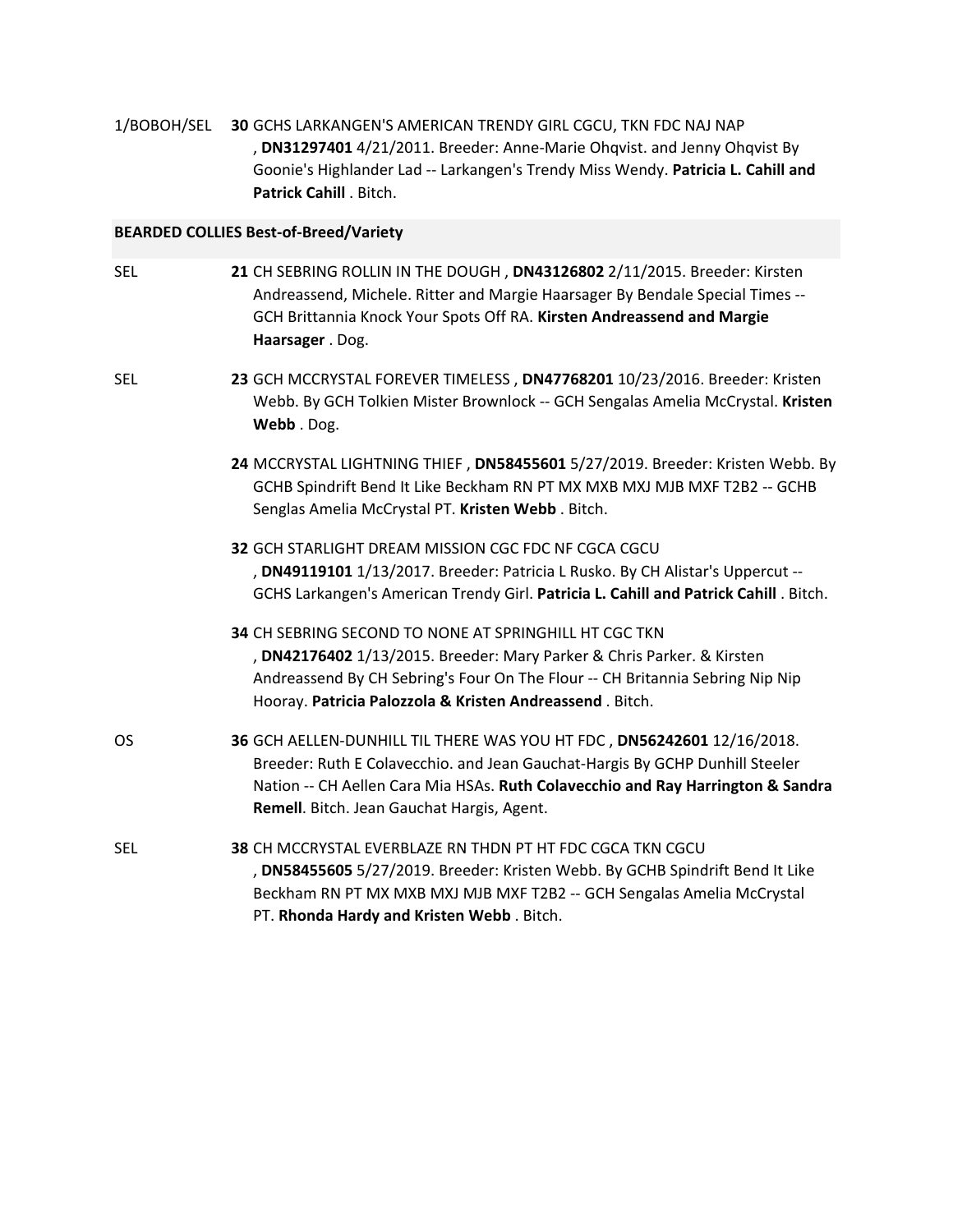# **San Luis Obispo Kennel Club**

## **Catalog**

**BEARDED COLLIES Judge: Mrs. Jacqueline L. Stacy BEARDED COLLIES Puppy 6 months and under 9 months Dogs.** 2/RW **5** SEBRING THUNDERSTRUCK , **DN67787301** 7/5/2021. Breeder: kirsten Andreassend. & Joyce Emerson By GCHG Sweetwater's Blue Ribbon ‐‐ CH Sebring Get off My Cloud. **Katie Lowther & Kristen Andreassend** . Dog. 1/W/BW **7** HEADLINE'S FOREVER WRITTEN IN TIME , **DN67748801** 7/9/2021. Breeder: Lisa Voss & Arvel Voss. By GCH McCrystal Forever Timeless ‐‐ Headline's Once Upon A Time PT FDC. **Lisa Voss and Arvel Voss** . Dog. Jean Gauchat Hargis, Agent. **BEARDED COLLIES Bred by Exhibitor Dogs.** 1 **9** SEBRING AMARILLO BY MORNING , **DN61090703** 2/23/2020. Breeder: Margie Haarsager. & Kristen Andreassend By CH Sebring Rolling In The Dough ‐‐ GCH HighlanderBustinTheBustieratSebring. **Steve Lausmann & Jodee Lausmann & Kirsten Andreassend**. Dog. **BEARDED COLLIES Open Dogs.** 1 **15** SEBRING SET FIRE TO THE RAIN RN HSAS , **DN53329502** 2/3/2018. Breeder: Elixabeth Thompson and Kristen. Andreassend & Michele Ritter By CH First Prize Bears Haagen Dazs ‐‐ CH Sebring High Fashion. **Kitty Hale and Kirsten Andreassend** . Dog. 2 **17** CHANTILLY'S LEGEND OF HAAGEN DAZS AT ALASHAW , **DN65492806** 12/29/2020. Breeder: Kathleen Pavlich. By Firstprizebears Haagen Dazs ‐‐ Firstprizebears Natalie Wood. **Elizabeth & James White & Kathleen Pavlich** . Dog. **BEARDED COLLIES Puppy 9 months and under 12 months Bitches.** 1 **6** BODACIOUS DREAMZ DO COME TRUE! TKN VHMA VHMP VSWB , **DN67892201** 5/7/2021. Breeder: Susann Brody & Sarah Brody. By GCH Aellen Zing! Went the Strings Of My Heart ‐‐ Dreamchaser Elegant Emerald CGCA TKA VHMA. **Susann Brody and Sarah Brody** . Bitch.

### **BEARDED COLLIES Bred by Exhibitor Bitches.**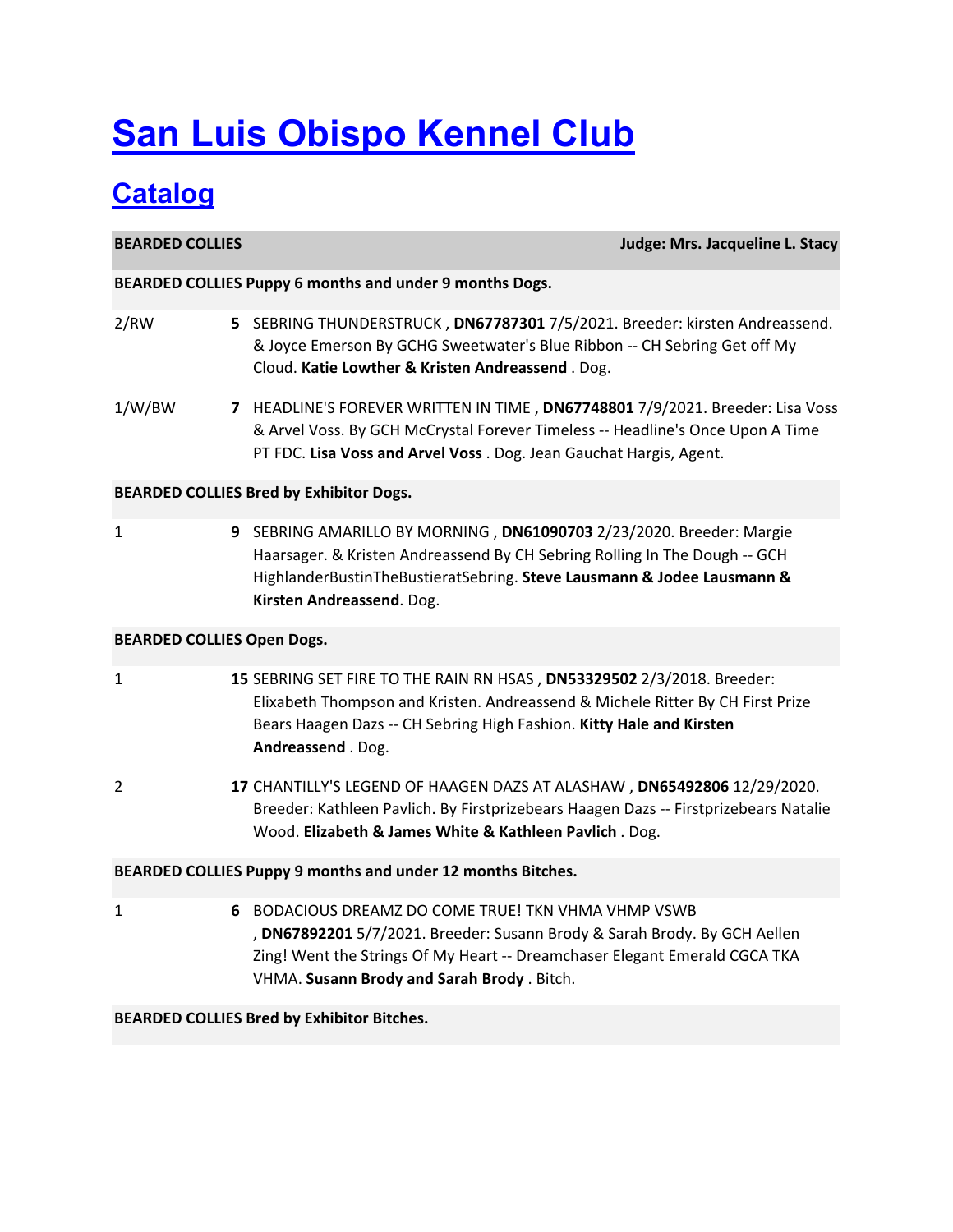- **8** SEBRING SUMMER BREEZE , **DN53626802** 4/17/2018. Breeder: Joyce Emerson and Kristen. Andreassend By GCH Farmarens HighlandPiper RN ‐‐ Sebring Get Off My Cloud. **Joyce Emerson and Kirsten Andreassend** . Bitch.
- 1 **10** CHANTILLY'S THANKS! I'LL HAVE ANOTHER! , **DN58989401** 9/21/2019. Breeder: Patricia Palozzola. & Kathleen Pavlich By CH Sebring Rolling In The Dough ‐‐ CH Chantilly's Beautiful Mind At Springhill. **Kathleen Pavlich** . Bitch.

#### **BEARDED COLLIES American Bred Bitches.**

A

2

**12** SPRINGHILLS BE STILL MY HEART , **DN63213901** 8/18/2020. Breeder: Patricia Palozzola. & Kathleen M Pavlich By CH Legacy's Song For Nicholas Gone West BN RE NA ‐‐ CH Chantilly's Beautiful Mind At Springhill HSASM. **Patricia Palozzola** . Bitch.

#### **BEARDED COLLIES Open Bitches.**

|      | 14 HEADLINE'S ONCE UPON A TIME PT FDC, DN49332601 4/17/2017. Breeder: Lisa<br>Voss & Suzanne L Beddoe. By GCH Pentangle's Up Up And Away To Headlines --<br>GCH MACH Headline's Upcoming News. Lisa Voss and Arvel Voss . Bitch. Jean<br>Hargis, Agent.                                                    |
|------|------------------------------------------------------------------------------------------------------------------------------------------------------------------------------------------------------------------------------------------------------------------------------------------------------------|
| 2/RW | 16 SEBRING'S DRIVING MISS CHANTILLY, DN58036501 5/22/2019. Breeder: Kathleen<br>Pavlich. By CH Sebring Spare No Expense -- Firstprizebears Natalie Wood. Kristen<br>Andreassend and Katie Lowther & Kimberly Nicholson & Kathleen Pavlich. Bitch.                                                          |
|      | 18 CENTENNIAL EFFERVESCENCE HT FDC CGC TKN, DN58239003 6/3/2019. Breeder:<br>Meaghan Edwards. and Kirsten Andreassend By GCH Spindrift Bend It Like Beckham<br>RN PT MXB MXJ T2 -- CH Centennial Ultraviolet PT CGCA CGCU TKN. Meaghan<br>Edwards And Kirsten Andreassend . Bitch. Stephanie House, Agent. |
| Α    | 20 SEBRING CAROLINA ON MY MIND, DN56594603 1/24/2019. Breeder: Margie<br>Haarsager & Kirsten Andrea. and Beth Tilson By Sebring Spare No Expense -- GCH<br>Highlanderbustinthebusteratsebring. Rachel Berryman. Bitch.                                                                                     |
| 1/W  | 22 MCCRYSTAL BLACK SWAN CGCA CGCU, DN58455608 5/27/2019. Breeder: Kristen<br>Webb. By GCHB Spindrift Bend It Like Beckham RN PT MX MXB MXJ MJB MXF T2B2<br>-- GCHB Sengalas Amelia Mccrystal PT. Patrick Cahill and Sherrie and Garry Bie.<br>Bitch.                                                       |
| 4    | 26 DREAMCHASER ELEGANT EMERALD CGCA TKA VHMA, DN56411603 6/30/2018.<br>Breeder: Debra Quadland & Thomas Dixon. and Graeme Burdon By MBIS Ops I Did<br>It Again Del Cuore Impavido -- Am Can CH Dreamchaser Strathearn Legacy. Susann<br>Brody and Sarah Brody . Bitch.                                     |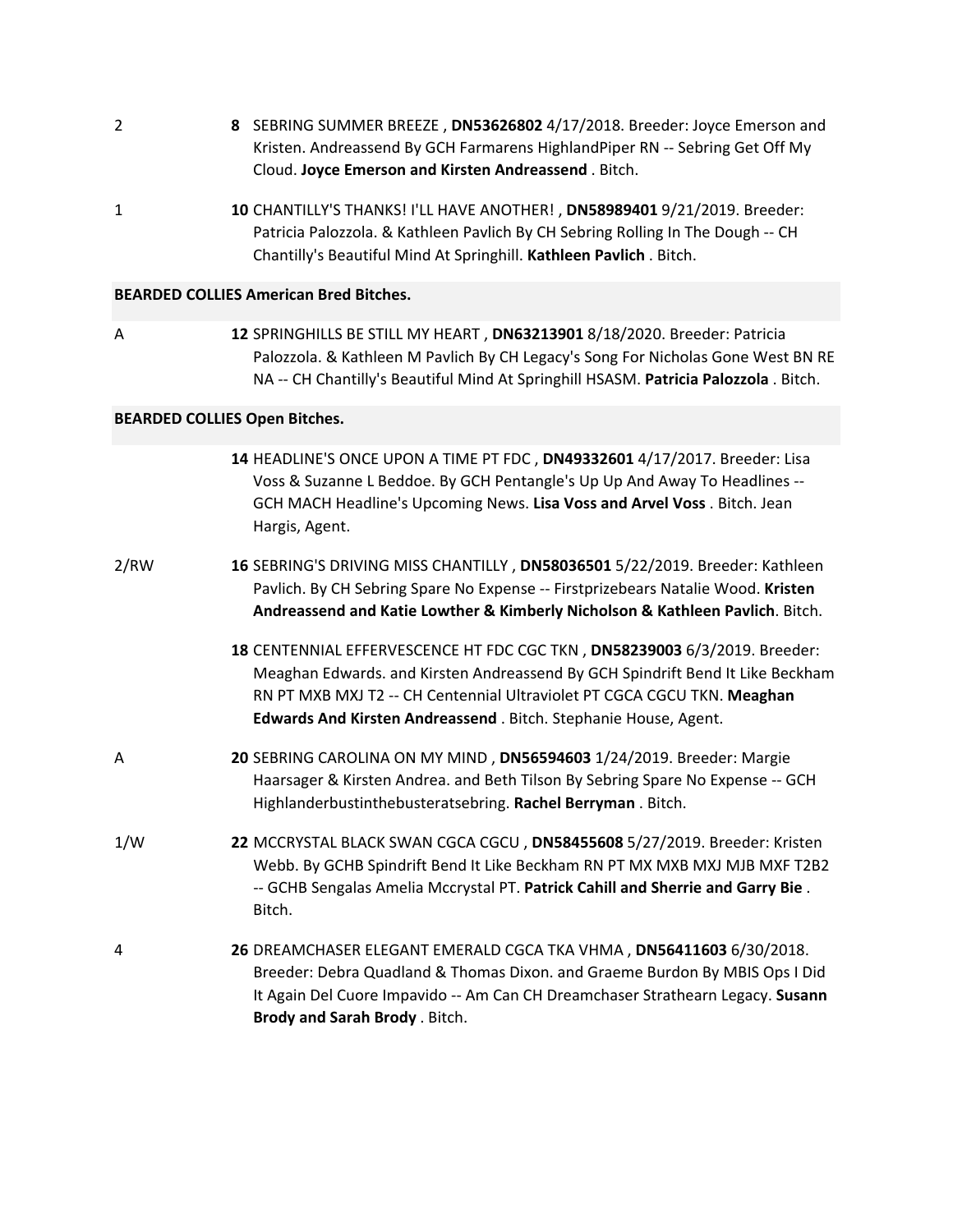**28** FIRSTPRIZEBEARS RIVERBEND MEADOW , **DN56888201** 8/6/2018. Breeder: Paul Roeland. By Larkangen's At Firstice Bears ‐‐ First Prize Bears Liz Taylor. **Elizabeth & James White** . Bitch.

#### **BEARDED COLLIES Non‐Reg Eligible BOB/BOV Veteran Bitches.**

1/SEL **30** GCHS LARKANGEN'S AMERICAN TRENDY GIRL CGCU, TKN FDC NAJ NAP , **DN31297401** 4/21/2011. Breeder: Anne‐Marie Ohqvist. and Jenny Ohqvist By Goonie's Highlander Lad ‐‐ Larkangen's Trendy Miss Wendy. **Patricia L. Cahill and Patrick Cahill** . Bitch.

#### **BEARDED COLLIES Best‐of‐Breed/Variety**

3

| OS/BOBOH   | 11 HARVEST SPECIAL TREAT, DN50649201 7/11/2017. Breeder: Brenda M Cox &<br>Michele Ritter. By GCH Britannia For Pete's Sake -- CH Britannia Peach<br>Parfait. Brenda M Cox. Dog.                                                                                             |
|------------|------------------------------------------------------------------------------------------------------------------------------------------------------------------------------------------------------------------------------------------------------------------------------|
|            | 19 CH SEBRING SPARE NO EXPENSE, DN43126801 2/11/2015. Breeder: K<br>Andreassend, M. Ritter, M Haarsage By Bendale Special Times -- GCH Britannis<br>Knock Your Spots Off BN RE. Kimberly Nicholson and Kirsten Andreassend. Dog.                                             |
|            | 21 CH SEBRING ROLLIN IN THE DOUGH, DN43126802 2/11/2015. Breeder: Kirsten<br>Andreassend, Michele. Ritter and Margie Haarsager By Bendale Special Times --<br>GCH Brittannia Knock Your Spots Off RA. Kirsten Andreassend and Margie<br>Haarsager . Dog.                     |
| <b>SEL</b> | 23 GCH MCCRYSTAL FOREVER TIMELESS, DN47768201 10/23/2016. Breeder: Kristen<br>Webb. By GCH Tolkien Mister Brownlock -- GCH Sengalas Amelia McCrystal. Kristen<br>Webb. Dog.                                                                                                  |
|            | 24 MCCRYSTAL LIGHTNING THIEF, DN58455601 5/27/2019. Breeder: Kristen Webb. By<br>GCHB Spindrift Bend It Like Beckham RN PT MX MXB MXJ MJB MXF T2B2 -- GCHB<br>Senglas Amelia McCrystal PT. Kristen Webb. Bitch.                                                              |
|            | 32 GCH STARLIGHT DREAM MISSION CGC FDC NF CGCA CGCU<br>, DN49119101 1/13/2017. Breeder: Patricia L Rusko. By CH Alistar's Uppercut --<br>GCHS Larkangen's American Trendy Girl. Patricia L. Cahill and Patrick Cahill. Bitch.                                                |
|            | 34 CH SEBRING SECOND TO NONE AT SPRINGHILL HT CGC TKN<br>, DN42176402 1/13/2015. Breeder: Mary Parker & Chris Parker. & Kirsten<br>Andreassend By CH Sebring's Four On The Flour -- CH Britannia Sebring Nip Nip<br>Hooray. Patricia Palozzola & Kristen Andreassend. Bitch. |
| B/G1       | 36 GCH AELLEN-DUNHILL TIL THERE WAS YOU HT FDC, DN56242601 12/16/2018.<br>Breeder: Ruth E Colavecchio. and Jean Gauchat-Hargis By GCHP Dunhill Steeler                                                                                                                       |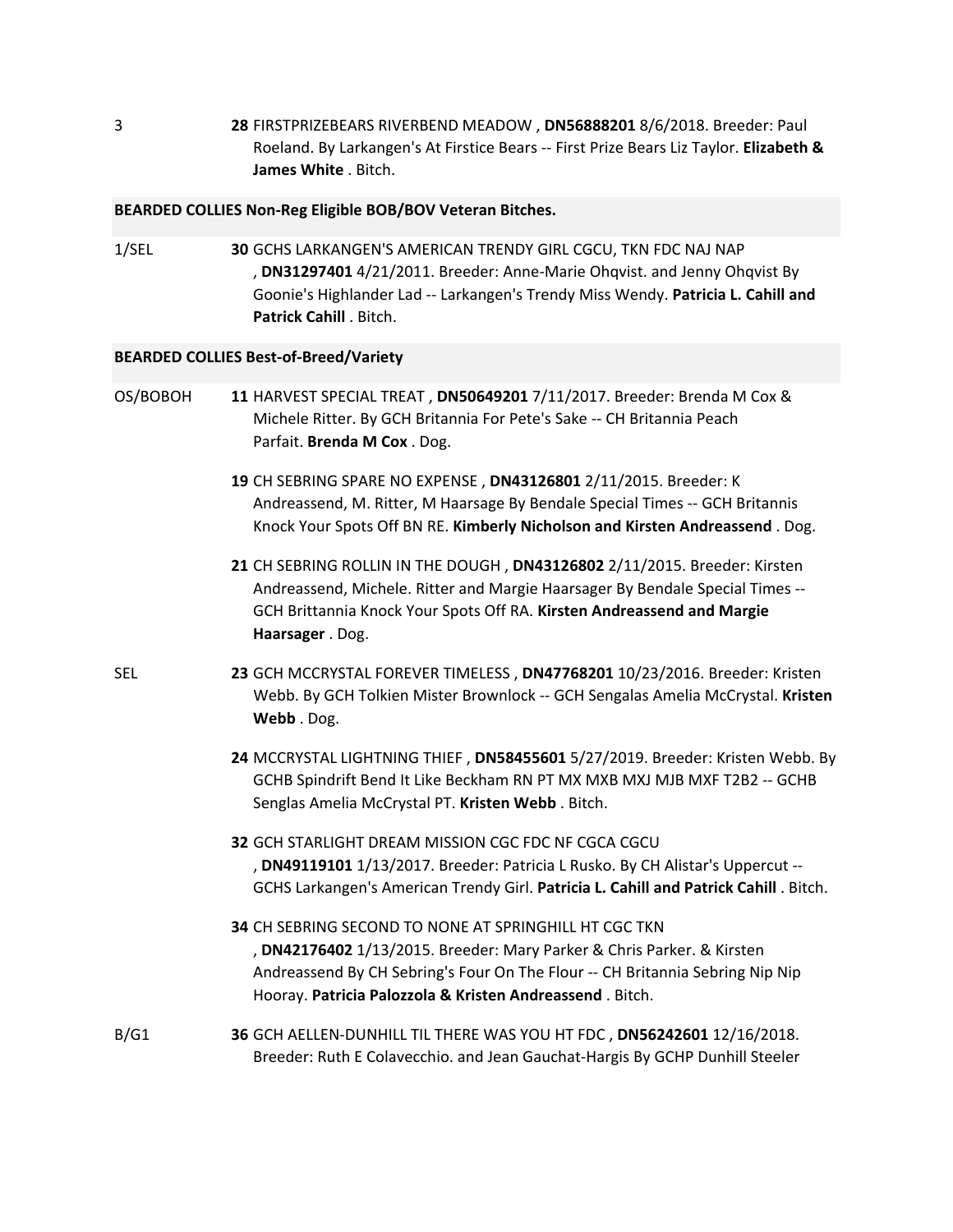Nation ‐‐ CH Aellen Cara Mia HSAs. **Ruth Colavecchio and Ray Harrington & Sandra Remell**. Bitch. Jean Gauchat Hargis, Agent.

**38** CH MCCRYSTAL EVERBLAZE RN THDN PT HT FDC CGCA TKN CGCU , **DN58455605** 5/27/2019. Breeder: Kristen Webb. By GCHB Spindrift Bend It Like Beckham RN PT MX MXB MXJ MJB MXF T2B2 ‐‐ GCH Sengalas Amelia McCrystal PT. **Rhonda Hardy and Kristen Webb** . Bitch.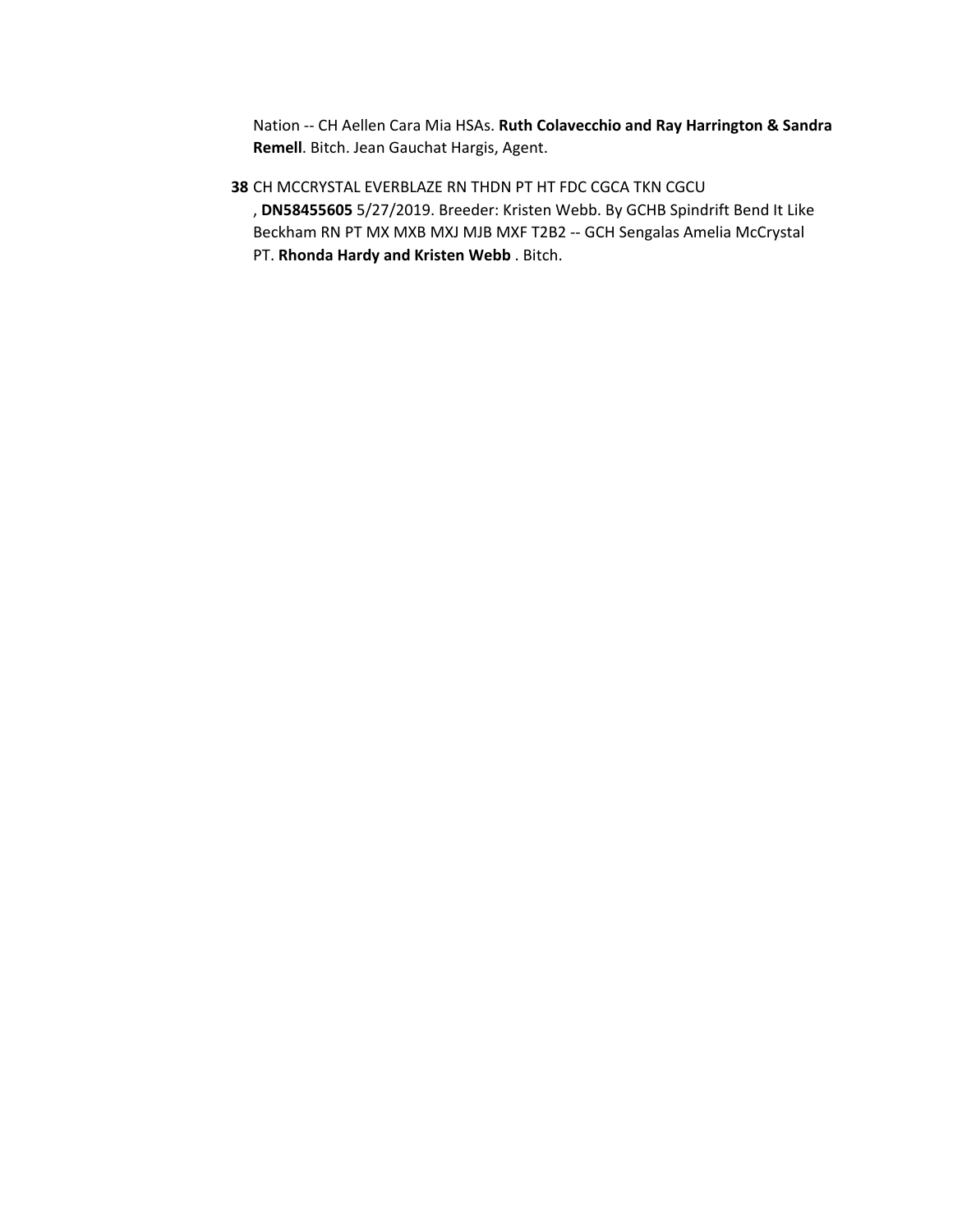# **Kern County Kennel Club, Inc.**

## **Catalog**

| <b>BEARDED COLLIES</b> |   | <b>Judge: Mrs. Patricia A. Hess</b>                                                                                                                                                                                                                     |
|------------------------|---|---------------------------------------------------------------------------------------------------------------------------------------------------------------------------------------------------------------------------------------------------------|
|                        |   | <b>BEARDED COLLIES Puppy 6 months and under 9 months Dogs.</b>                                                                                                                                                                                          |
| $\mathbf{1}$           | 5 | SEBRING THUNDERSTRUCK, DN67787301 7/5/2021. Breeder: kirsten<br>Andreassend. & Joyce Emerson By GCHG Sweetwater's Blue Ribbon -- CH<br>Sebring Get off My Cloud. Katie Lowther & Kristen Andreassend. Dog.                                              |
| A                      | 7 | HEADLINE'S FOREVER WRITTEN IN TIME, DN67748801 7/9/2021.<br>Breeder: Lisa Voss & Arvel Voss. By GCH McCrystal Forever Timeless --<br>Headline's Once Upon A Time PT FDC. Lisa Voss and Arvel Voss. Dog.<br>Jean Gauchat Hargis, Agent.                  |
|                        |   | <b>BEARDED COLLIES Bred by Exhibitor Dogs.</b>                                                                                                                                                                                                          |
| 1/RW                   | 9 | SEBRING AMARILLO BY MORNING, DN61090703 2/23/2020. Breeder:<br>Margie Haarsager. & Kristen Andreassend By CH Sebring Rolling In The<br>Dough -- GCH HighlanderBustinTheBustieratSebring. Steve Lausmann &<br>Jodee Lausmann & Kirsten Andreassend. Dog. |
|                        |   | <b>BEARDED COLLIES Open Dogs.</b>                                                                                                                                                                                                                       |
| 1/W/BW                 |   | 15 SEBRING SET FIRE TO THE RAIN RN HSAS, DN53329502 2/3/2018.<br>Breeder: Elixabeth Thompson and Kristen. Andreassend & Michele Ritter By<br>CH First Prize Bears Haagen Dazs -- CH Sebring High Fashion. Kitty Hale<br>and Kirsten Andreassend. Dog.   |
| 2                      |   | 17 CHANTILLY'S LEGEND OF HAAGEN DAZS AT ALASHAW<br>, DN65492806 12/29/2020. Breeder: Kathleen Pavlich. By Firstprizebears<br>Haagen Dazs -- Firstprizebears Natalie Wood. Elizabeth & James White &<br>Kathleen Pavlich . Dog.                          |
|                        |   | <b>BEARDED COLLIES Bred by Exhibitor Bitches.</b>                                                                                                                                                                                                       |
| 1/W                    | 8 | SEBRING SUMMER BREEZE, DN53626802 4/17/2018. Breeder: Joyce<br>Emerson and Kristen. Andreassend By GCH Farmarens HighlandPiper RN --<br>Sebring Get Off My Cloud. Joyce Emerson and Kirsten Andreassend.<br>Bitch.                                      |
| 2                      |   | <b>10 CHANTILLY'S THANKS! I'LL HAVE ANOTHER!</b><br>, DN58989401 9/21/2019. Breeder: Patricia Palozzola. & Kathleen Pavlich<br>By CH Sebring Rolling In The Dough -- CH Chantilly's Beautiful Mind At<br>Springhill. Kathleen Pavlich. Bitch.           |
|                        |   | <b>BEARDED COLLIES Open Bitches.</b>                                                                                                                                                                                                                    |
| 1/RW                   |   | 14 HEADLINE'S ONCE UPON A TIME PT FDC, DN49332601 4/17/2017.<br>Breeder: Lisa Voss & Suzanne L Beddoe. By GCH Pentangle's Up Up And<br>Away To Headlines -- GCH MACH Headline's Upcoming News. Lisa Voss<br>and Arvel Voss . Bitch. Jean Hargis, Agent. |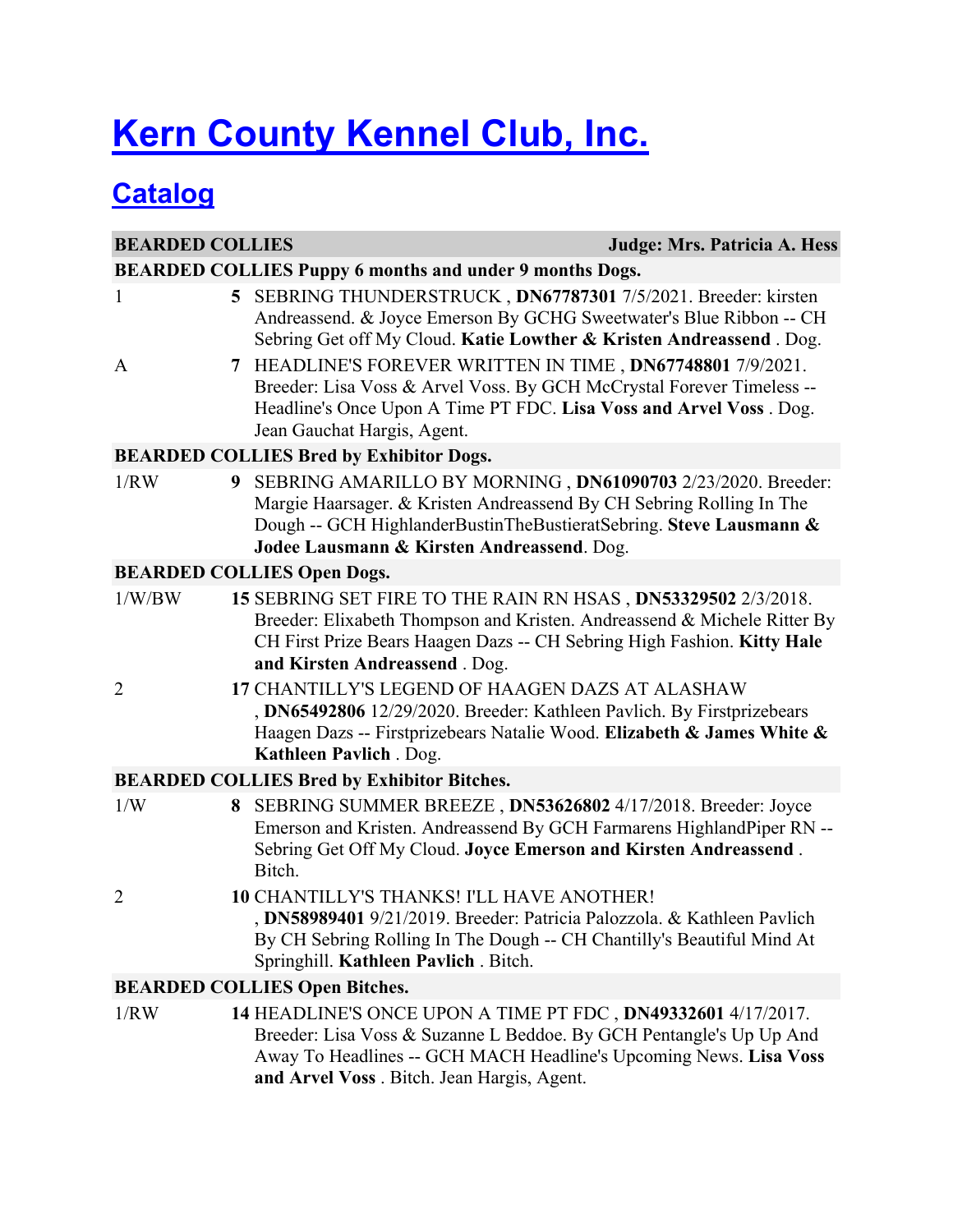| $\overline{2}$ | 16 SEBRING'S DRIVING MISS CHANTILLY, DN58036501 5/22/2019.<br>Breeder: Kathleen Pavlich. By CH Sebring Spare No Expense --<br>Firstprizebears Natalie Wood. Kristen Andreassend and Katie Lowther &<br>Kimberly Nicholson & Kathleen Pavlich. Bitch.                                                                  |
|----------------|-----------------------------------------------------------------------------------------------------------------------------------------------------------------------------------------------------------------------------------------------------------------------------------------------------------------------|
| 3              | <b>18 CENTENNIAL EFFERVESCENCE HT FDC CGC TKN</b><br>, DN58239003 6/3/2019. Breeder: Meaghan Edwards. and Kirsten<br>Andreassend By GCH Spindrift Bend It Like Beckham RN PT MXB MXJ<br>T2 -- CH Centennial Ultraviolet PT CGCA CGCU TKN. Meaghan Edwards<br>And Kirsten Andreassend . Bitch. Stephanie House, Agent. |
| $\mathbf{A}$   | 22 MCCRYSTAL BLACK SWAN CGCA CGCU, DN58455608 5/27/2019.<br>Breeder: Kristen Webb. By GCHB Spindrift Bend It Like Beckham RN PT<br>MX MXB MXJ MJB MXF T2B2 -- GCHB Sengalas Amelia Mccrystal<br>PT. Patrick Cahill and Sherrie and Garry Bie. Bitch.                                                                  |
| $\overline{4}$ | 28 FIRSTPRIZEBEARS RIVERBEND MEADOW, DN56888201 8/6/2018.<br>Breeder: Paul Roeland. By Larkangen's At Firstice Bears -- First Prize Bears<br>Liz Taylor. Elizabeth & James White . Bitch.                                                                                                                             |
|                | BEARDED COLLIES Non-Reg Eligible BOB/BOV Veteran Bitches.                                                                                                                                                                                                                                                             |
| A              | 30 GCHS LARKANGEN'S AMERICAN TRENDY GIRL CGCU, TKN FDC<br>NAJ NAP, DN31297401 4/21/2011. Breeder: Anne-Marie Ohqvist. and<br>Jenny Ohqvist By Goonie's Highlander Lad -- Larkangen's Trendy Miss<br>Wendy. Patricia L. Cahill and Patrick Cahill . Bitch.                                                             |
|                | <b>BEARDED COLLIES Best-of-Breed/Variety</b>                                                                                                                                                                                                                                                                          |
| B              | 23 GCH MCCRYSTAL FOREVER TIMELESS, DN47768201 10/23/2016.<br>Breeder: Kristen Webb. By GCH Tolkien Mister Brownlock -- GCH<br>Sengalas Amelia McCrystal. Kristen Webb. Dog.                                                                                                                                           |
|                | 24 MCCRYSTAL LIGHTNING THIEF, DN58455601 5/27/2019. Breeder:<br>Kristen Webb. By GCHB Spindrift Bend It Like Beckham RN PT MX MXB<br>MXJ MJB MXF T2B2 -- GCHB Senglas Amelia McCrystal PT. Kristen<br>Webb. Bitch.                                                                                                    |
|                | 32 GCH STARLIGHT DREAM MISSION CGC FDC NF CGCA CGCU<br>, DN49119101 1/13/2017. Breeder: Patricia L Rusko. By CH Alistar's<br>Uppercut -- GCHS Larkangen's American Trendy Girl. Patricia L. Cahill<br>and Patrick Cahill . Bitch.                                                                                     |
| A              | 34 CH SEBRING SECOND TO NONE AT SPRINGHILL HT CGC TKN<br>, DN42176402 1/13/2015. Breeder: Mary Parker & Chris Parker. & Kirsten<br>Andreassend By CH Sebring's Four On The Flour -- CH Britannia Sebring<br>Nip Nip Hooray. Patricia Palozzola & Kristen Andreassend. Bitch.                                          |
| <b>SEL</b>     | 36 GCH AELLEN-DUNHILL TIL THERE WAS YOU HT FDC<br>, DN56242601 12/16/2018. Breeder: Ruth E Colavecchio. and Jean Gauchat-<br>Hargis By GCHP Dunhill Steeler Nation -- CH Aellen Cara Mia HSAs. Ruth<br>Colavecchio and Ray Harrington & Sandra Remell. Bitch. Jean Gauchat<br>Hargis, Agent.                          |